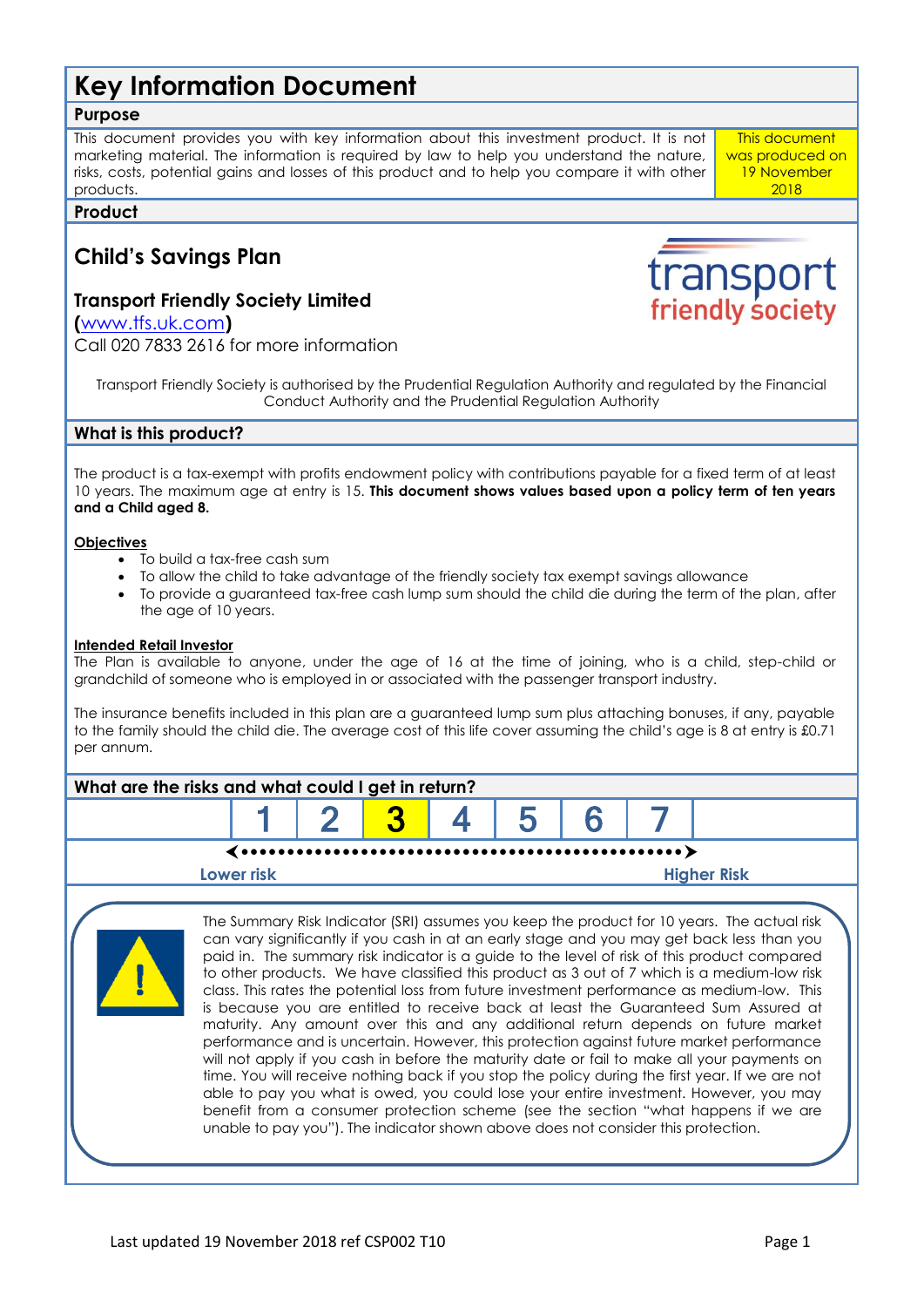| <b>Performance Scenarios for the Child's Savings Plan</b>                                                                                                                                                                       |                                                       |             |            |                                                  |
|---------------------------------------------------------------------------------------------------------------------------------------------------------------------------------------------------------------------------------|-------------------------------------------------------|-------------|------------|--------------------------------------------------|
| Investment: £1,000 per annum regular premium                                                                                                                                                                                    |                                                       |             |            |                                                  |
| Insurance premium £0.71 per annum (included in above)                                                                                                                                                                           |                                                       |             |            |                                                  |
| <b>Survival Scenarios</b>                                                                                                                                                                                                       |                                                       | 1 year      | 5 years    | 10 years<br>Recommended<br><b>Holding Period</b> |
| <b>Stress</b>                                                                                                                                                                                                                   | What you might get back after costs                   | £0          | £3,628     | £9,063                                           |
| Scenario                                                                                                                                                                                                                        | Average return each year                              | $-100.00\%$ | $-10.51\%$ | $-1.80\%$                                        |
| Unfavourable                                                                                                                                                                                                                    | What you might get back after costs                   | £0          | £4,778     | £11,200                                          |
| <b>Scenario</b>                                                                                                                                                                                                                 | Average return each year                              | $-100.00\%$ | $-1.51%$   | 2.05%                                            |
| Moderate                                                                                                                                                                                                                        | What you might get back after costs                   | £0          | £5,318     | £12,973                                          |
| <b>Scenario</b>                                                                                                                                                                                                                 | Average return each year                              | $-100.00\%$ | 2.06%      | 4.68%                                            |
| Favourable                                                                                                                                                                                                                      | What you might get back after costs                   | £0          | £5,923     | £15,104                                          |
| <b>Scenario</b>                                                                                                                                                                                                                 | Average return each year                              | $-100.00\%$ | 5.70%      | 7.38%                                            |
|                                                                                                                                                                                                                                 |                                                       |             |            |                                                  |
| <b>Accumulated invested amount</b>                                                                                                                                                                                              |                                                       | £1,000      | £5,000     | £10,000                                          |
|                                                                                                                                                                                                                                 |                                                       |             |            |                                                  |
| <b>Death Scenario</b>                                                                                                                                                                                                           |                                                       |             |            |                                                  |
| Insured event                                                                                                                                                                                                                   | What your beneficiaries might get back after<br>costs | £1,000      | £9,292     | £12,973                                          |
|                                                                                                                                                                                                                                 |                                                       |             |            |                                                  |
| <b>Accumulated insurance premium</b>                                                                                                                                                                                            | £0                                                    | £6          | £11        |                                                  |
| This table shows the money you could get back over the next 10 years, under different scenarios,<br>$\bullet$<br>assuming that you invest £1,000 per year.<br>The scenarios shown illustrate how your investment could perform. |                                                       |             |            |                                                  |
| $\bullet$                                                                                                                                                                                                                       |                                                       |             |            |                                                  |

- The scenarios presented are an estimate of future performance based on evidence from the past on how the value of this investment varies, and are not an exact indicator. What you get back will vary depending on how the market performs and how long you keep the plan.
- The stress scenario shows what you might get back in extreme market circumstances, and it does not take into account the situation where we are not able to pay you.
- The figures shown include all the costs of the product itself. The figures do not take into account your personal tax situation, which may affect how much you get back.

# **What happens if Transport Friendly Society is unable to pay out?**

If Transport Friendly Society is unable to meet its liabilities, compensation may be payable by the Financial Services Compensation Scheme. Further information on the Scheme is available from the Financial Services Compensation Scheme on 020 7892 7300 or a[t www.fscs.org.uk](http://www.fscs.org.uk/)

## **What are the costs?**

The reduction in yield (RIY) shows what impact the total costs you pay will have on the investment return you might get. The total costs take into account one-off, ongoing and incidental costs.

The amounts shown here are the cumulative costs of the plan itself, for three different holding periods. They include potential early exit penalties. The figures assume that you invest £1,000 each year. The figures are estimates and may change in the future.

| <b>Costs over Time</b>          |                |                |                                        |
|---------------------------------|----------------|----------------|----------------------------------------|
| Investment                      | If you cash in | If you cash in | $\parallel$ If you cash in $\parallel$ |
| <b>Scenarios</b>                | after 1 year   | after 5 years  | after 10 years                         |
| <b>Total Costs</b>              | £1.074         | £874           | £2.018                                 |
| Impact on return (RIY) per year | 107.39%        | 5.15%          | 2.56%                                  |
|                                 |                |                |                                        |